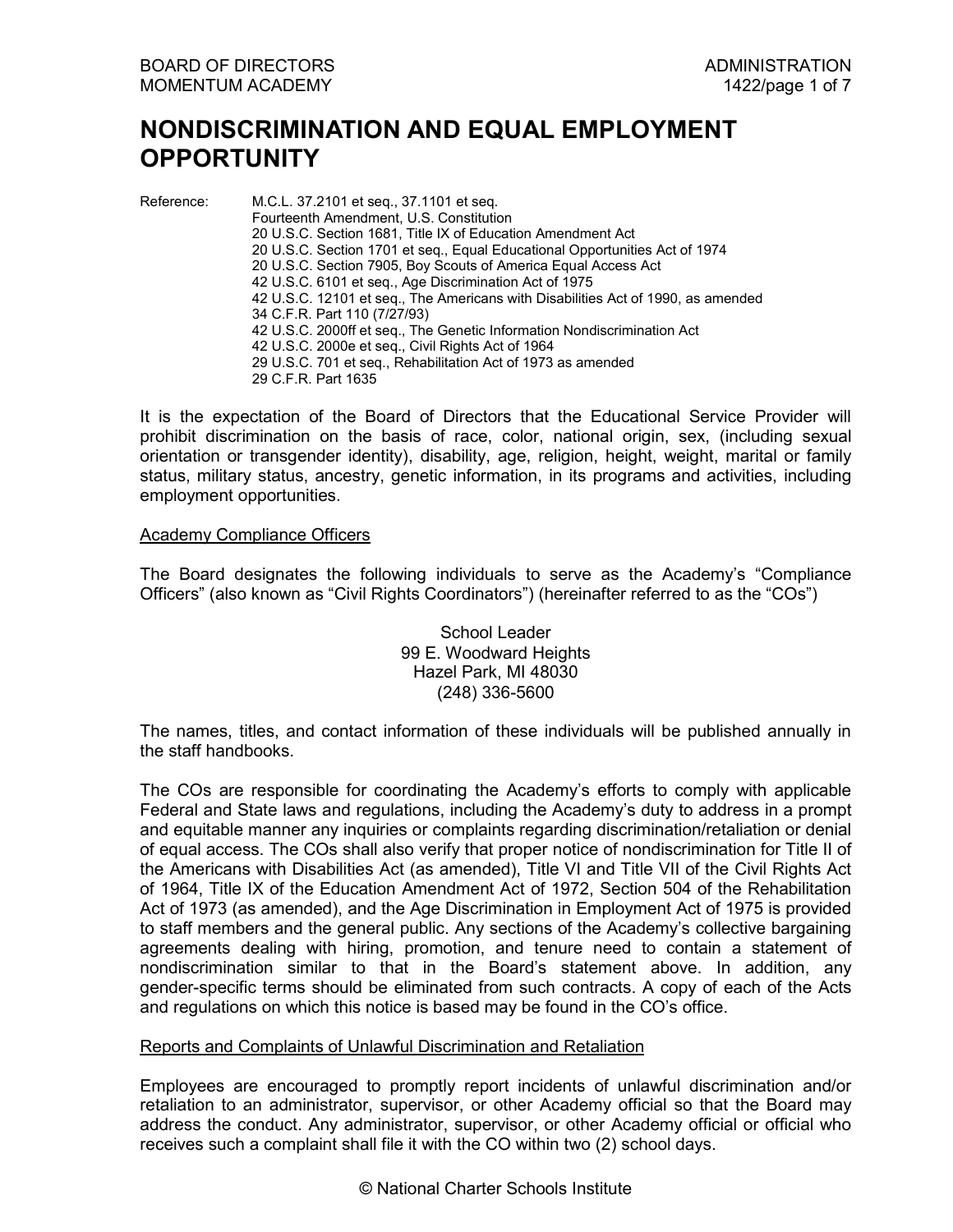Employees who believe they have been unlawfully discriminated/retaliated against are entitled to utilize the complaint process set forth below. Initiating a complaint, whether formally or informally, will not adversely affect the complaining individual's employment. While there are no time limits for initiating complaints under this policy, individuals should make every effort to file a complaint as soon as possible after the conduct occurs while the facts are known and potential witnesses are available.

The COs will be available during regular school/work hours to discuss concerns related to unlawful discrimination/retaliation. COs shall accept complaints of unlawful discrimination/retaliation directly from any member of the Academy community or a visitor to the Academy, or receive complaints that are initially filed with a school building administrator. Upon receipt of a complaint, either directly or through a school building administrator, a CO will begin either an informal or formal process (depending on the request of the person alleging the discrimination/retaliation or the nature of the alleged discrimination/retaliation), or the CO will designate a specific individual to conduct such a process. The CO will provide a copy of this policy to any person who files a complaint. In the case of a formal complaint, the CO will prepare recommendations for the Educational Service Provider or oversee the preparation of such recommendations by a designee. All members of the Academy community must report incidents of discrimination/retaliation that are reported to them to the CO within two (2) business days of learning of the incident/conduct.

Any Board employee who directly observes unlawful discrimination/retaliation is obligated, in accordance with this policy, to report such observations to one of the COs within two (2) business days. Additionally, any Board employee who observes an act of unlawful discrimination/retaliation is expected to intervene to stop the misconduct, unless circumstances make such an intervention dangerous, in which case the staff member should immediately notify other Board employees and/or local law enforcement officials, as necessary, to stop the misconduct. Thereafter, the CO or designee must contact the employee within two (2) business days to advise him/her of the Board's intent to investigate the wrongdoing.

# Investigation and Complaint Procedure (See Form 1422 F2)

Any employee who believes that s/he has been subjected to unlawful discrimination or retaliation may seek resolution of his/her complaint through the procedures described below. The formal complaint procedures involve an investigation of the individual's claims and a process for rendering a decision regarding whether the charges are substantiated.

Due to the sensitivity surrounding complaints of unlawful discrimination or retaliation, timelines are flexible for initiating the complaint process; however, individuals should make every effort to file a complaint within thirty (30) calendar days after the conduct occurs. Once the formal complaint process is begun, the investigation will be completed in a timely manner (ordinarily, within fifteen (15) business days of the complaint being received).

The procedures set forth below are not intended to interfere with the rights of any individual to pursue a complaint of unlawful discrimination or retaliation with the United States Department of Education Office for Civil Rights or Equal Employment Opportunity Commission ("EEOC").

#### Informal Complaint Procedure

The goal of the informal complaint procedure is to stop quickly inappropriate behavior and facilitate resolution through an informal means, if possible. The informal complaint procedure is provided as a less formal option for an employee who believes s/he has been unlawfully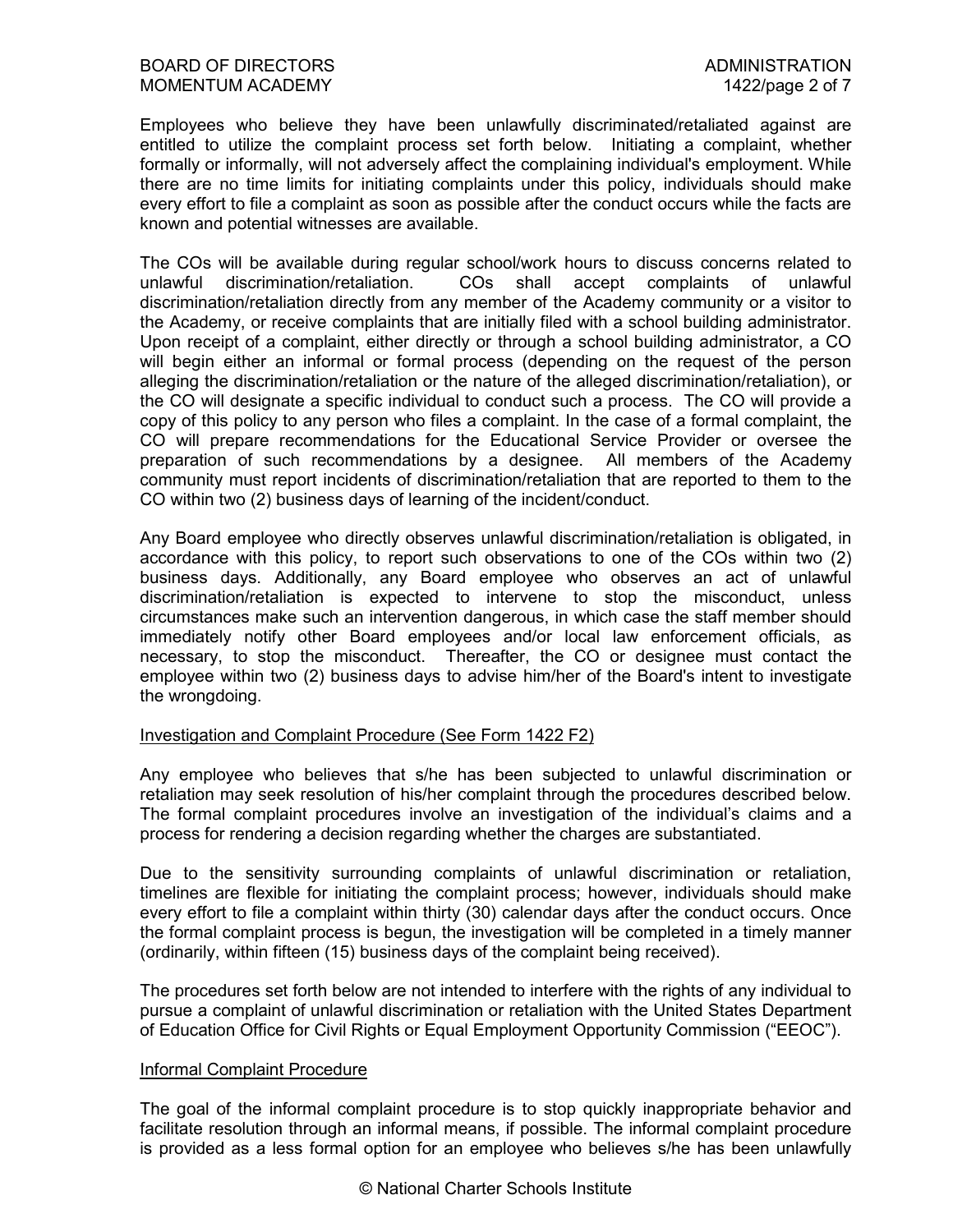discriminated or retaliated against. This informal procedure is not required as a precursor to the filing of a formal complaint. The informal process is only available in those circumstances where the parties (the alleged target of the discrimination/retaliation and individual(s) alleged to have engaged in the discrimination) agree to participate in it.

Employees who believe that they have been unlawfully discriminated/retaliated against may proceed immediately to the formal complaint process and individuals who seek resolution through the informal procedure may request that the informal process be terminated at any time to move to the formal complaint process.

All complaints involving a Academy employee or any other adult member of the Academy community against a student will be formally investigated.

As an initial course of action, if an individual feels that s/he is being unlawfully discriminated/retaliated against and s/he is able and feels safe doing so, the individual should tell or otherwise inform the person who engaged in the allegedly discriminatory/retaliatory conduct that it is inappropriate and must stop. The complaining individual should address the alleged misconduct as soon after it occurs as possible. The COs are available to support and counsel individuals when taking this initial step or to intervene on behalf of the individual if requested to do so. An individual who is uncomfortable or unwilling to inform the person who allegedly engaged in the unlawful conduct of his/her concerns is not prohibited from otherwise filing an informal or a formal complaint. In addition, with regard to certain types of unlawful discrimination, such as sexual discrimination, the CO may advise against the use of the informal complaint process.

An individual who believes s/he has been unlawfully discriminated/retaliated against may make an informal complaint, either orally or in writing: (1) to a building administrator; (2) directly to one of the COs; and/or (3) to the Educational Service Provider or other Academy official.

All informal complaints must be reported to one of the COs who will either facilitate an informal resolution as described below, or appoint another individual to facilitate an informal resolution.

The Academy's informal complaint procedure is designed to provide employees who believe they are being unlawfully discriminated/retaliated against with a range of options aimed at bringing about a prompt resolution of their concerns. Depending upon the nature of the complaint and the wishes of the individual claiming unlawful discrimination/retaliation, informal resolution may involve, but not be limited to, one or more of the following:

- A. Advising the individual about how to communicate his/her concerns to the person who allegedly engaged in the discriminatory/retaliatory behavior.
- B. Distributing a copy of Policy 1422—Non-Discrimination as a reminder to the individuals in the school building or office where the individual whose behavior is being questioned works.
- C. If both parties agree, the CO may arrange and facilitate a meeting between the individual claiming discrimination/retaliation and the individual accused of engaging in the misconduct to work out a mutual resolution.

While there are no set time limits within which an informal complaint must be resolved, the CO or designee will exercise his/her authority to attempt to resolve all informal complaints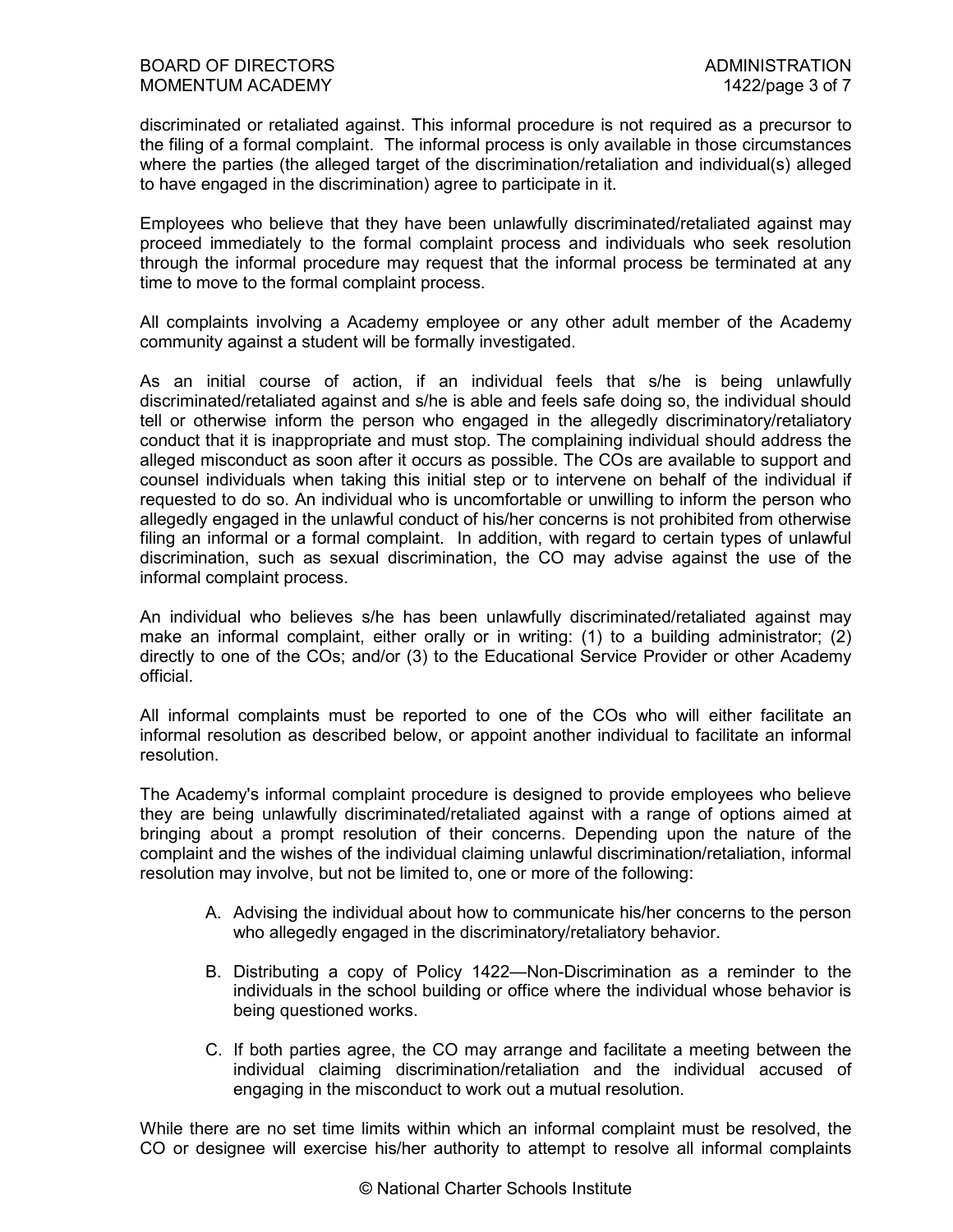within fifteen (15) business days of receiving the informal complaint. Parties who are dissatisfied with the results of the informal complaint process may proceed to file a formal complaint. And, as stated above, parties may request that the informal process be terminated at any time to move to the formal complaint process.

All materials generated as part of the informal complaint process will be retained by the COs in accordance with the Board's records retention policy. (See Policy 8310)

#### Formal Complaint Procedure

If a complaint is not resolved through the informal complaint process, if one of the parties requested that the informal complaint process be terminated to move to the formal complaint process, or if the individual elects to file a formal complaint initially, the formal complaint process shall be implemented.

An individual who believes s/he has been subjected to unlawful discrimination/retaliation (hereinafter referred to as the "Complainant"), may file a formal complaint, either orally or in writing, with a principal, the CO, Educational Service Provider, or other Academy official. Due to the sensitivity surrounding complaints of unlawful discrimination and retaliation, timelines are flexible for initiating the complaint process; however, individuals should make every effort to file a complaint within thirty (30) calendar days after the conduct occurs. If a Complainant informs a principal, Educational Service Provider, or other Academy official, either orally or in writing, about any complaint of discrimination/retaliation, that employee must report such information to the CO within two (2) business days.

Throughout the course of the process, the CO should keep the parties informed of the status of the investigation and the decision-making process.

All formal complaints must include the following information to the extent it is available: the identity of the individual believed to have engaged in, or be engaging in, the discriminatory/retaliatory conduct; a detailed description of the facts upon which the complaint is based; a list of potential witnesses; and the resolution sought by the Complainant.

If the Complainant is unwilling or unable to provide a written statement including the information set forth above, the CO shall ask for such details in an oral interview. Thereafter, the CO will prepare a written summary of the oral interview, and the Complainant will be asked to verify the accuracy of the reported charge by signing the document.

Upon receiving a formal complaint, the CO will consider whether any action should be taken in the investigatory phase to protect the Complainant from further discrimination or retaliation, including, but not limited to, a change of work assignment or schedule for the Complainant and/or the person who allegedly engaged in the misconduct. In making such a determination, the CO should consult the Complainant to assess his/her agreement to the proposed action. If the Complainant is unwilling to consent to the proposed change, the CO may still take whatever actions s/he deems appropriate in consultation with the Educational Service Provider.

Within two (2) business days of receiving the complaint, the CO or designee will initiate a formal investigation to determine whether the Complainant has been subjected to unlawful discrimination/retaliation.

Simultaneously, the CO will inform the individual alleged to have engaged in the discriminatory or retaliatory conduct (hereinafter referred to as the "Respondent"), that a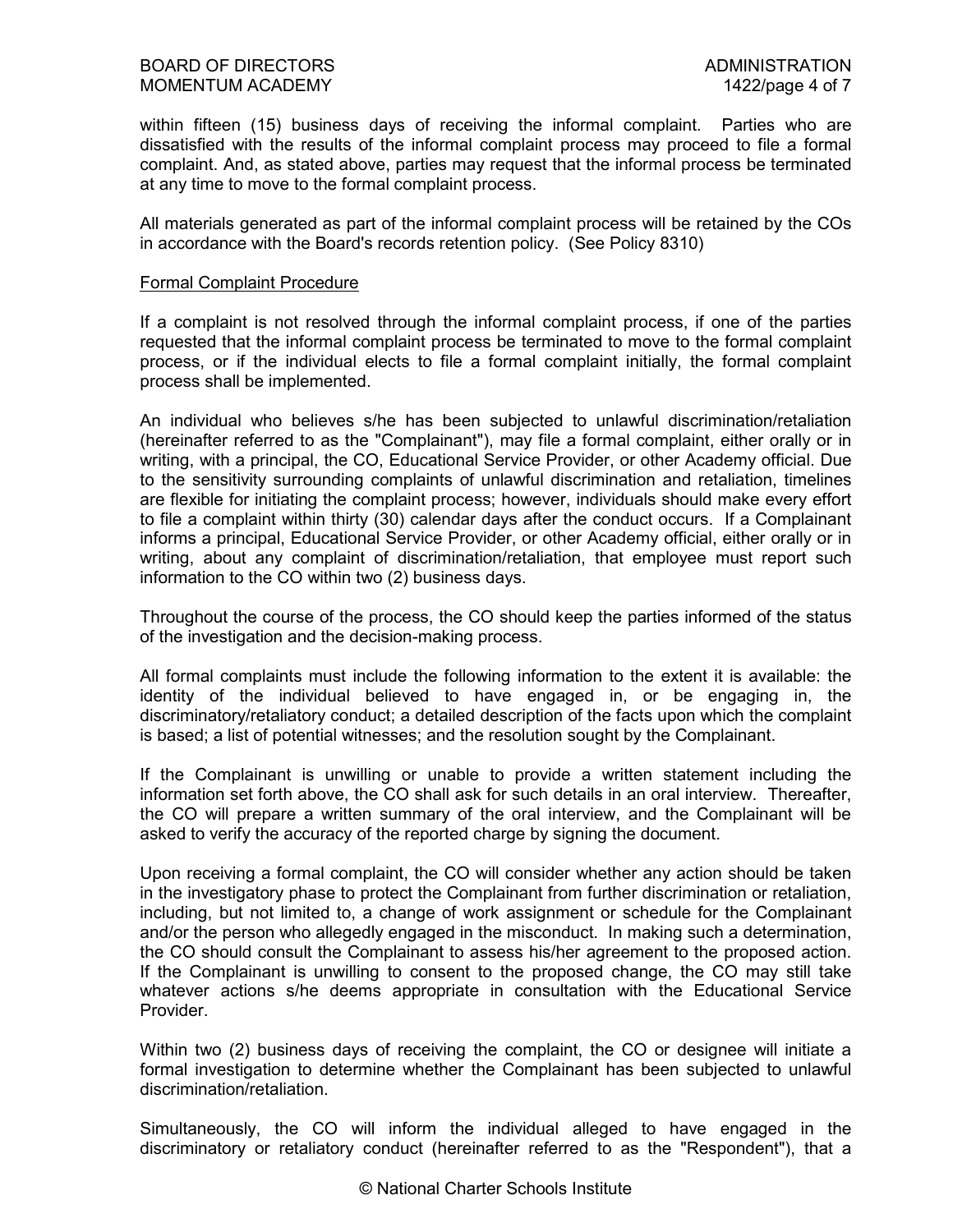complaint has been received. The Respondent will be informed about the nature of the allegations and provided with a copy of any relevant policies and/or administrative guidelines, including Policy 1422 - Non-Discrimination. The Respondent must also be informed of the opportunity to submit a written response to the complaint within five (5) business days.

Although certain cases may require additional time, the CO or a designee will attempt to complete an investigation into the allegations of discrimination/retaliation within fifteen (15) business days of receiving the formal complaint. The investigation will include:

- A. Interviews with the Complainant;
- B. Interviews with the Respondent;
- C. Interviews with any other witnesses who may reasonably be expected to have any information relevant to the allegations;
- D. Consideration of any documentation or other information presented by the Complainant, Respondent, or any other witness that is reasonably believed to be relevant to the allegations.

At the conclusion of the investigation, the CO or the designee shall prepare and deliver a written report to the Educational Service Provider that summarizes the evidence gathered during the investigation and provides recommendations based on the evidence and the definition of unlawful discrimination/retaliation as provided in Board policy and State and Federal law as to whether the Complainant has been subjected to unlawful discrimination/retaliation. The CO's recommendations must be based upon the totality of the circumstances. In determining if discrimination or retaliation occurred, a preponderance of evidence standard will be used. The CO may consult with the Board's legal counsel before finalizing the report to the Educational Service Provider.

Absent extenuating circumstances, within five (5) business days of receiving the report of the CO or the designee, the Educational Service Provider must either issue a final decision regarding whether the charges have been substantiated or request further investigation. A copy of the Educational Service Provider's final decision will be delivered to both the Complainant and the Respondent.

If the Educational Service Provider requests additional investigation, the Educational Service Provider must specify the additional information that is to be gathered, and such additional investigation must be completed within five (5) business days. At the conclusion of the additional investigation, the Educational Service Provider must issue a final written decision as described above.

If the Educational Service Provider determines the Complainant was subjected to unlawful discrimination/retaliation, s/he must identify what corrective action will be taken to stop, remedy, and prevent the recurrence of the discrimination/retaliation. The corrective action should be reasonable, timely, age-appropriate and effective, and tailored to the specific situation.

The decision of the Educational Service Provider shall be final.

The Board reserves the right to investigate and resolve a complaint or report of unlawful discrimination/retaliation regardless of whether the employee alleging the unlawful discrimination/retaliation pursues the complaint. The Board also reserves the right to have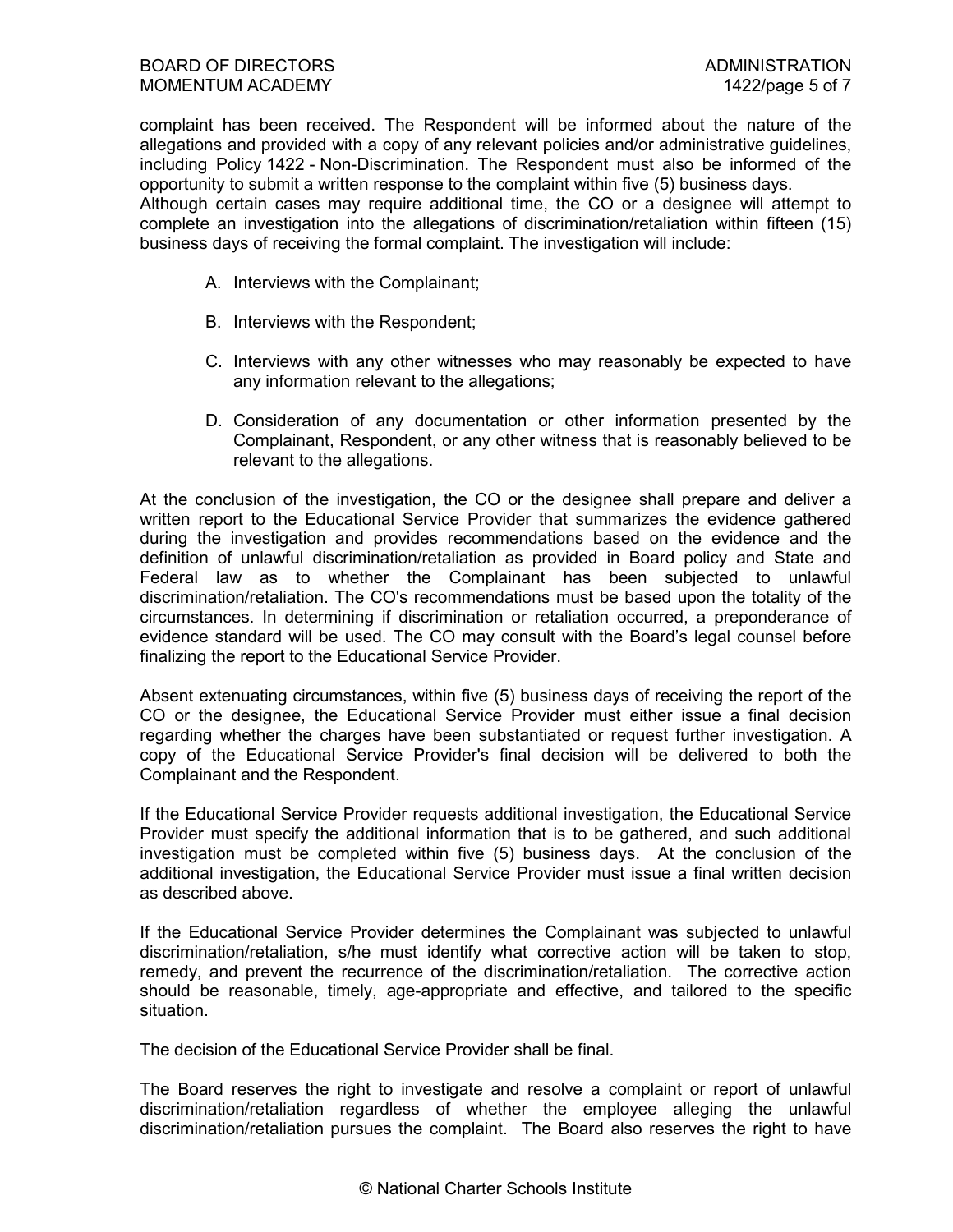the formal complaint investigation conducted by an external person in accordance with this policy or in such other manner as deemed appropriate by the Board or its designee.

The Complainant may be represented, at his/her own cost, at any of the above-described meetings/hearings.

The right of a person to a prompt and equitable resolution of the complaint shall not be impaired by the person's pursuit of other remedies such as the filing of a complaint with the Office for Civil Rights or the filing of a court case. Use of this internal complaint procedure is not a prerequisite to the pursuit of other remedies.

#### Privacy/Confidentiality

The Academy will employ all reasonable efforts to protect the rights of the Complainant, the Respondent(s), and the witnesses as much as possible, consistent with the Board's legal obligations to investigate, to take appropriate action, and to conform with any discovery or disclosure obligations. All records generated under the terms of this policy shall be maintained as confidential to the extent permitted by law. Confidentiality, however, cannot be guaranteed. All Complainants proceeding through the formal investigation process will be advised that their identities may be disclosed to the Respondent(s).

During the course of a formal investigation, the CO or designee will instruct each person who is interviewed about the importance of maintaining confidentiality. Any individual who is interviewed as part of an investigation is expected not to disclose to third parties any information that s/he learns and/or provides during the course of the investigation.

All public records created as a part of an investigation of a complaint of discrimination/retaliation will be maintained by the CO in accordance with the Board's records retention policy.

# Sanctions and Monitoring

The Board shall vigorously enforce its prohibitions against unlawful discrimination by taking appropriate action reasonably calculated to stop and prevent further misconduct. While observing the principles of due process, a violation of this policy may result in disciplinary action up to and including the discharge of an employee. All disciplinary action will be taken in accordance with applicable State law and the terms of the relevant collective bargaining agreement(s). When imposing discipline, the Educational Service Provider shall consider the totality of the circumstances involved in the matter. In those cases where unlawful discrimination/retaliation is not substantiated, the Board may consider whether the alleged conduct nevertheless warrants discipline in accordance with other Board policies, consistent with the terms of the relevant collective bargaining agreement(s).

Where the Board becomes aware that a prior remedial action has been taken against an employee, all subsequent sanctions imposed by the Board and/or Educational Service Provider shall be reasonably calculated to end such conduct, prevent its recurrence, and remedy its effect.

# **Retaliation**

Retaliation against a person who makes a report or files a complaint alleging unlawful discrimination/retaliation, or participates as a witness in an investigation is prohibited. Specifically, the Board will not retaliate against, coerce, intimidate, threaten or interfere with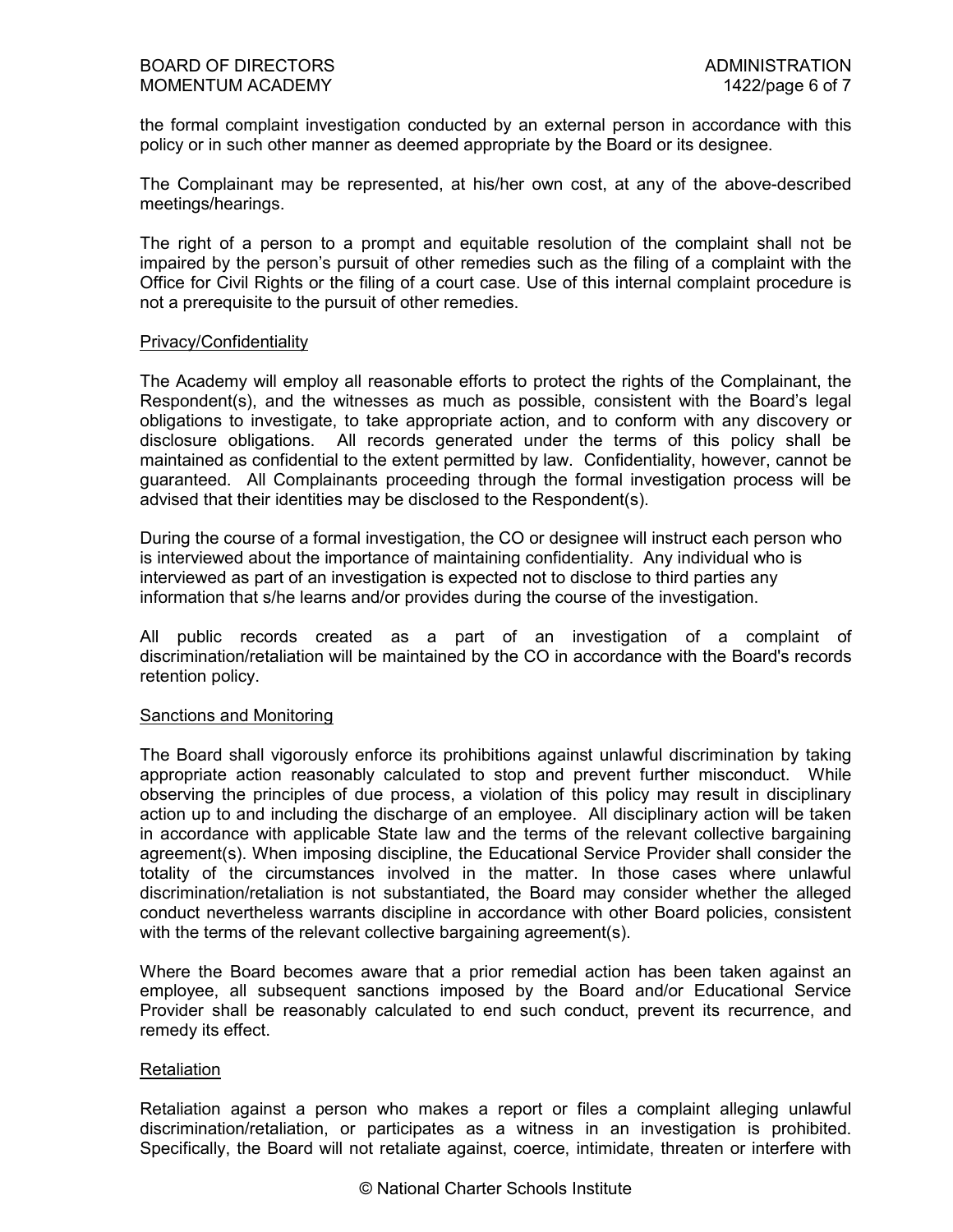any individual because the person opposed any act or practice made unlawful by any Federal or State civil rights law, or because that individual made a charge, testified, assisted or participated in any manner in an investigation, proceeding, or hearing under those laws, or because that individual exercised, enjoyed, aided or encouraged any other person in the exercise or enjoyment of any right granted or protected by those laws.

#### Education and Training

In support of this policy, the Board promotes preventative educational measures to create greater awareness of unlawful discriminatory practices. The Educational Service Provider or designee shall provide appropriate information to all members of the Academy community related to the implementation of this policy and shall provide training for Academy students and staff where appropriate. All training, as well as all information provided regarding the Board's policy and discrimination in general, will be age and content appropriate.

Adopted 2/17/14 Revised 8/15/16